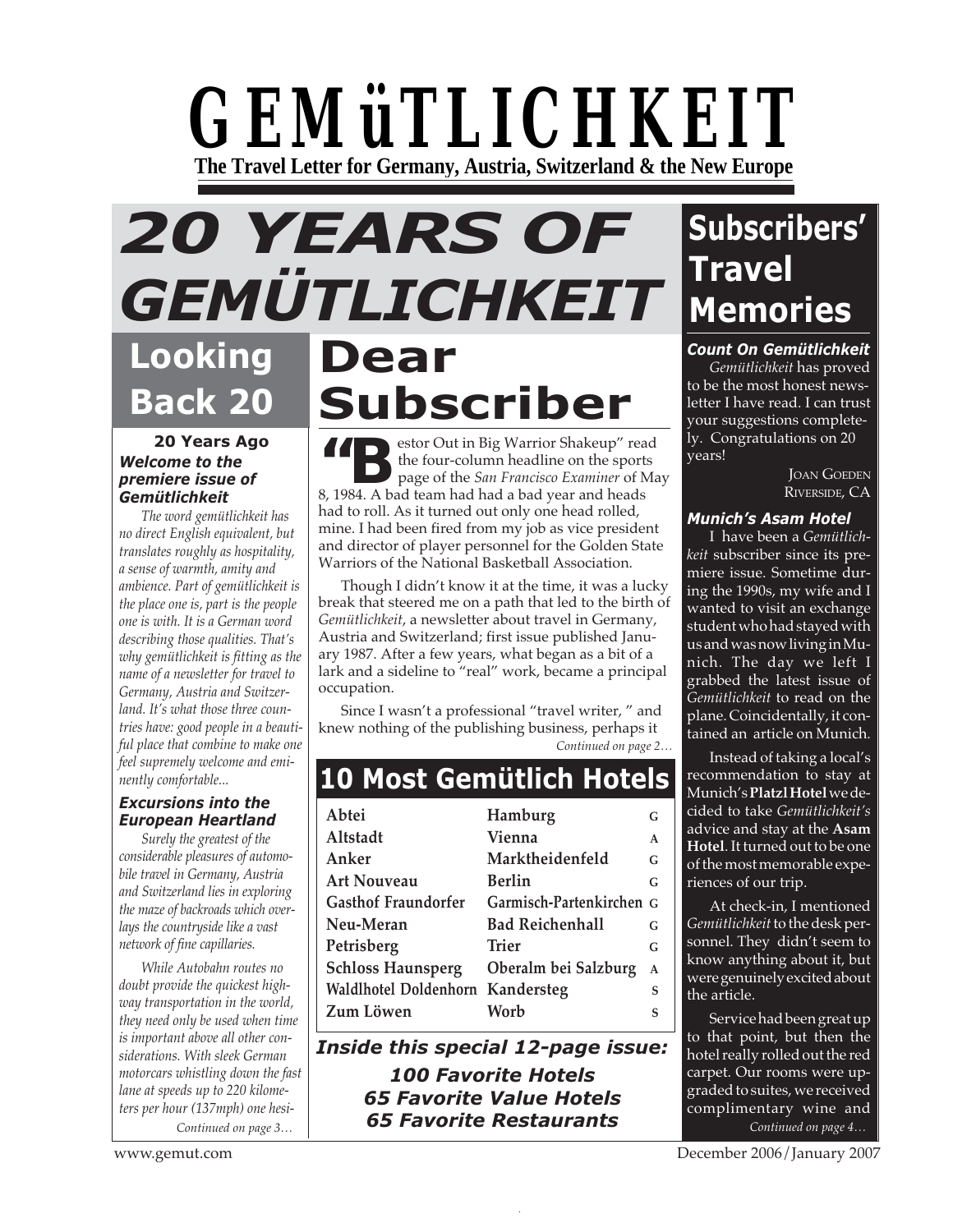#### *DEAR SUBSCRIBER Continued from page 1*

took me a couple of years to take what we were doing seriously. That changed when people started writing to tell us how their European trips were better for having followed the advice they read in *Gemütlichkeit*. Frankly, for someone who for eight years been had part of an organization that did nothing but lose, it was a welcome boost in self-esteem.

Now, 20 years later, I *know* our recommendations are solid and our advice is sound. In fact, when I see the fluff and misinformation in slick travel magazines, I realize we are unique when it comes to advising on independent travel in Europe.

When I look back at our own travel experiences in connection with *Gemütlichkeit*, there are many indelible memories. Surely the dumbest thing we ever did was to check luggage on a Swiss train from St. Gallen to Prague. Besides the approximately \$25 cost for two bags, our gear didn't get to Prague until four days after we did, the day of our departure. We learned the hard way that checked luggage in Europe seldom rides the same train and *usually* doesn't arrive the same day.

As you can imagine, we've ridden dozens, probably hundreds, of cable cars, lifts, and funiculars to virtually all the high places and mountain tops in our three countries. Easily the scariest, however, is the flimsy two-person cable car that swings in the breeze over craggy

cliffs on its way up to the **Hotel Forsthaus Grasek** above Garmisch-Partenkirchen. The most thrilling was the 20-minute glass-bubble helicopter that started in a meadow at Château-d'Oex, then skimmed jagged peak after jagged peak in an ascent that finally deposited us at about 11,000 feet on Les Diablerets Glacier. From there a snow-cat took us to a mountain hut where we lunched on air-dried meat, cheese and Yvorne, a lovely white wine, though deadly when consumed at altitude. After that came the incredibly steep, three-stage cable car ride down. As we said in the January '89 issue, the wine so fortified us that "had we been required to rappel the 11,000 feet bare-handed on dental floss, it wouldn't have fazed us." By comparison, the next day's hot-air balloon ride over the Ormonts Valley was tame.

The aforementioned Forsthaus Grasek, which has, sad to say, fallen on hard times, is the setting for another vivid recollection. In those bygone days, though the owner was a *gemütlich* sort, she left management to a steely "Nurse Ratchet" type who ruled with a stern visage. One evening we took the cable car to the valley floor to partake in the nightly revels at the great **Gasthof Fraundorfer**. Rather more beer was consumed than was needed for hydration purposes and suddenly it was 1am; both the cable car and the hotel were shut for the night—and we had forgotten to bring our room key, something we had been cautioned to do if we planned to be out past

11pm. Somehow a flashlight materialized and we located the very steep and winding path up the mountain. It was summer, the weather was warm, and up the hill we went, giggling and stumbling, sometimes to all fours. As the Forsthaus hove into double vision sometime around 2am, we noted through the glass front door the figure of a woman in a chair. "Fraulein Ratchet's" iron-gray hair, normally coiffed in a tight bun, hung to her shoulders. She wore a night gown and a tight-lipped expression that to this day fills me with dread. She opened the door, let us in, locked it behind us and disappeared into the gloom without a word. Even on subsequent visits, she never smiled—at least at us.

Someone recently asked me if there would be another 20 years of *Gemütlichkeit*. I hope so and I think so, but the most definitive statement I can make on that subject is one that harkens back to my days in the sports business: we're gonna take it<br>one year at a time  $-RHB$ one year at a time.—RHB

*(For this special 20th anniversary issue, we have chosen to replace our four-page advertising section with editorial content. However, if you require our car rental, air ticket or rail pass services, visit the website at www.gemut.com or call 800-521-6722.)*

#### **Logging on to Our Website**

Back issues in PDF format from January 1993, except for the most recent 10, are available free to subscribers only at www.gemut.com (click on "Members"). To access the issues, enter the user name and password published in this space each month. The new codes are:

User Name: **annv** Password: **3434**

|                                                               | $\rm _{\tiny \textrm{December 20, NO. 10}}^{VOL 20, NO. 10} \textbf{GEMüTLICHKEIT}$             | <b>HOTEL RESTAURANT RATING KEY</b> |                       |                            |              |
|---------------------------------------------------------------|-------------------------------------------------------------------------------------------------|------------------------------------|-----------------------|----------------------------|--------------|
| January 2007                                                  | The Travel Letter for Germany, Austria, Switzerland & the New Europe                            | <b>Rating Scale</b>                | <b>Scale</b>          | <b>Restaurant Criteria</b> |              |
|                                                               |                                                                                                 | Excellent                          | $16 - 20$             | Food                       | 65%          |
| Publishers:<br><b>Executive Editor:</b>                       | Robert H. & Elizabeth S. Bestor<br>Nikki Goth Itoi                                              | Above Average                      | $12 - 15$             | Service                    | 20%          |
| <b>Senior Writer:</b>                                         | Jim Johnson                                                                                     | Average                            | $8 - 11$              | Atmosphere                 | 15%          |
| Contributors:                                                 | Tom Bross, Roland Reimann                                                                       | Adequate                           | 4 -<br>$\overline{7}$ |                            |              |
| <b>Consulting Editor:</b>                                     | Thomas P. Bestor                                                                                | Unacceptable                       | $0 - 3$               |                            |              |
| <b>Online Services:</b><br><b>Subscriber Travel Services:</b> | Kurt Steffans<br>Andy Bestor, Laura Riedel                                                      | <b>Hotel Rating Criteria</b>       |                       | <b>Value Rating</b>        | <b>Scale</b> |
|                                                               | <b>Gemütlichkeit</b> (ISSN 10431756) is published 10 times each year by UpCountry               |                                    |                       |                            | $17 - 20$    |
|                                                               | Publishing, 288 Ridge Road, Ashland OR 97520. TOLL FREE: 1-800/521-                             | People/Service                     | 30%                   | <b>Outstanding Value</b>   |              |
|                                                               | 6722 or 541/488-8462, fax: 541/488-8468, e-mail travel@gemut.com. Web                           | Location/Setting                   | 15%                   | Very Good Value            | $12 - 16$    |
|                                                               | site: www.gemut.com. Subscriptions are \$67 per year for 10 issues. While                       | Guestrooms                         | 30%                   | Average Value              | $-11$<br>9   |
| no guarantees regarding accuracy.                             | every effort is made to provide correct information, the publishers can make                    | Public rooms                       | 5%                    | <b>Below Average Value</b> | $5 - 8$      |
|                                                               | <b>POSTMASTER: SEND ADDRESS CHANGES TO:</b><br>Gemütlichkeit, 288 Ridge Road., Ashland OR 97520 | Facilities/Restaurant              | 20%                   | A Rip-Off                  | 0<br>- 4     |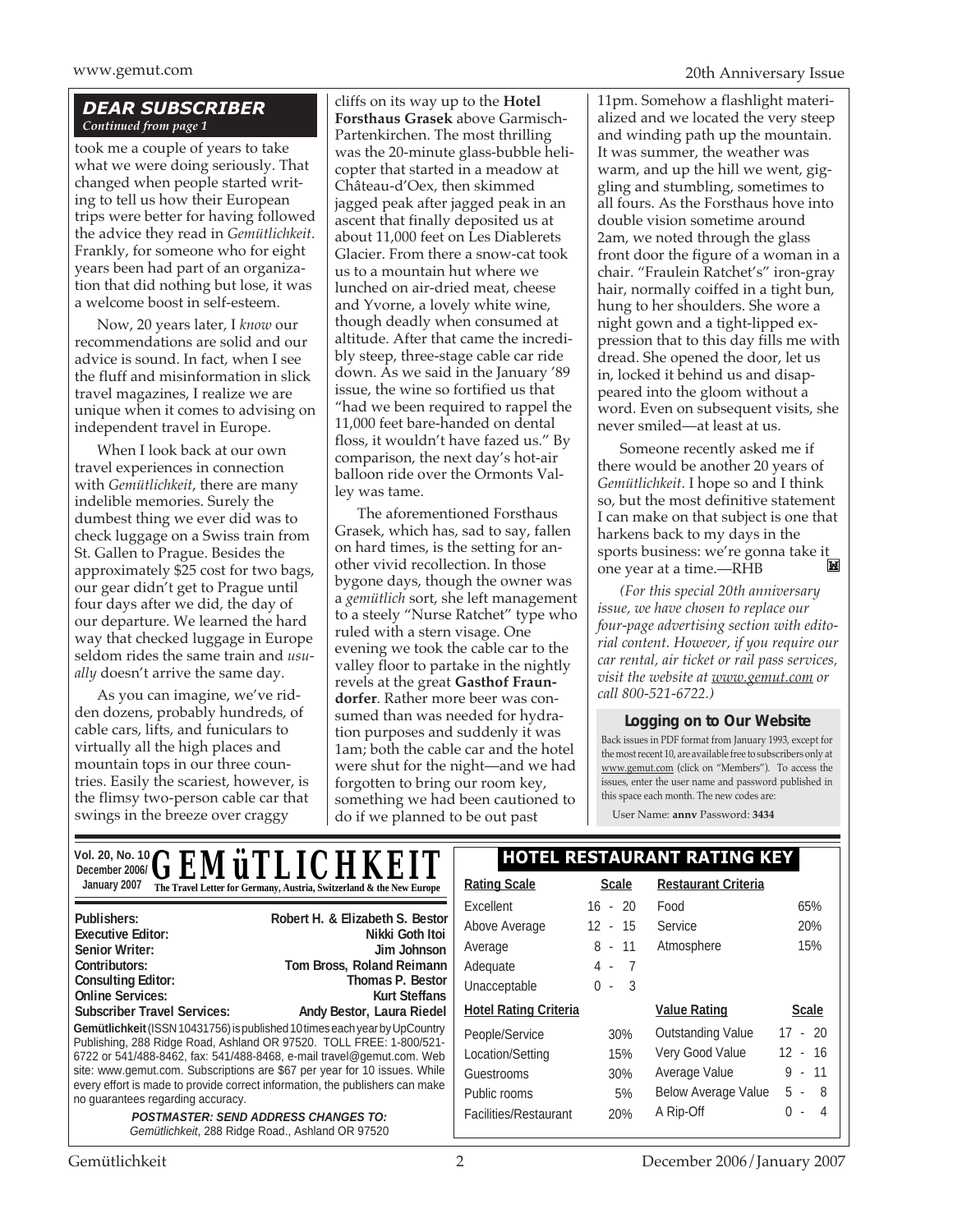#### *20 YEARS AGO Continued from page 1*

*tates to call Autobahn driving boring, but there is a more satisfying, albeit slower, way of proceeding: the " Yellow Roads."*

#### *Gasthof Fraundorfer, January 1987*

*...Perhaps it's just the beer, but something happens right around 10 o'clock that transforms all that. It is similar to the moment in "The Wizard of Oz" when the movie changes from black & white to color. One is drinking the same beer, in the same place, served by the same waitress—but somehow all is different...*

...*Sometimes, after midnight, Herr Fraundorfer, a huge, curly-haired man with bright red cheeks and wearing lederhosen made with enough leather to saddle a division of cavalry, will buy the house a round or two of schnapps. He may visit your table and, with a salute, knock one back with you...*

#### *Budapest's Hotel Hungaria, January 1987*

*Each morning, the huge breakfast room was filled with an assortment of chain smoking East Europeans, mostly men. The long buffet tables displayed an array of heavy, listless food: decent coffee, no fresh juice, thickly-sliced meats and cheeses, good butter, leaden sweet rolls, and large vats of some sort of hash which none of us had the courage to try.*

### **15 Years Ago**

#### *Dear Subscriber, January 1991*

*Whatever happens in the Persian Gulf in the months ahead, it seems that the word "terrorism" is one we will be seeing and hearing with great frequency. We may have to begin to regard travel to Europe the way we do other dangers in our lives. Live with them. Possibly you are concerned and cautious about some of the things that kill Americans every hour of every day — things like alcohol, butter, red meat and driving an automobile. But if you're like me you haven't given them up. Red meat once or twice a week. Olive oil instead of butter. Swissair to Zürich instead of Pan Am to Frankfurt. Caution, not abstention.*

*By the way, wouldn't it be wonderful if a televised news conference by the Surgeon General could have as much effect on smokers as a few Rand Corporation terrorism experts speaking on CNN have had on airline bookings to Europe? Cigarette compa-* *nies, like airlines, would be going out of business. Also, think for a moment about all the smokers who are canceling plans to travel to Europe fearing they may die at the hand of a terrorist.*

#### *How to keep your car (and you) in one piece on the highways of Europe, April 1991*

*Though you won't get a ticket on the German autobahn for speeding (unless there is a posted speed limit) you can for other violations. On lesser highways, particularly in the countryside, there are radar speed traps. You pay on the spot. We were stopped by hidden radar outside a tiny village a few years ago and escorted to a police van containing several beer-sipping polizei. They spoke little English but the atmosphere was relaxed and friendly, particularly when they saw our U.S. passports. We had a jovial conversation about American film stars and musicians and for a time I thought we would get off. But after a few minutes came a big smile and a big bill, about 100 DM if memory serves.*

#### *Commentary, December 1991*

*Gemütlichkeit is calling a favorite little hotel for a one-night reservation and being told it is closed for the night, the owners will be out for dinner and won't return until midnight, but they will leave a key under the front door mat. That happened in 1986, a year before this newsletter was born, at the Hotel Dreieich in Langen, near the Frankfurt Airport.*

*Gemütlichkeit is Herr Steinke himself waiting for you at information counter #14 in the Frankfurt Airport. You've just cleared customs, dead tired from a long flight, and anxious to flee the airport crush. Outside at the curb is your current model, spotlessly clean, Steinke Autos in Europe rental car. Herr Steinke helps load the luggage, shakes your hand and sends you down the road.*

*Gemütlichkeit is never having to go through that obnoxious business of: "If you'd like to run a tab, sir, we'll need a major credit card."*

*Gemütlichkeit is the beverage refrigerator in the Hotel Petrisberg in Trier. It's open 24 hours. Guests help themselves and at check out time tell the owner what they had.*

*Gemütlichkeit is coming down for breakfast on your first morning at the Hotel Anker in Marktheidenfeld (Germany), silently wondering where the breakfast room*

*is. The owner reads your mind, and, in a way that makes you thinks she's been looking forward to this all morning, personally escorts you into the room and seats you at a table. And no, she didn't know we published a travel newsletter.*

#### **10 Years Ago**

#### *Reader's Forum, March 1996*

...*When reading last month's article on Hamburg restaurants, I was partly amused and partly surprised at the writer's review of Peter Lembcke restaurant. Amused, because any German, Parisian, Swede and other Northern European who knows typical American travelers, could have predicted the scene at Peter Lembcke's. Surprised, because it still remains a riddle to Northern Europeans - as well as fashionable Romans - why Americans traveling in Europe have not caught on with dress code, local customs, distinction between tourist spots and nontourist spots, as well as overall etiquette.*

*First of all, elegant Peter Lembcke is not a typical tourist spot and, thus, does require —if only in unwritten terms because of today's "political correctness" rules—that customers do wear elegant clothes and not typical American tourist attire; in other words, no windbreakers, no hiking shoes, no open-neck shirts for men, and certainly no rucksacks!*

*Secondly, the customers should have common sense and notice at entering a restaurant whether he or she 'fits in' given the atmosphere of the place. Americans, for some unknown reason, seem to be oblivious to this and, thus, ask for it when treated shabbily...*

We received several responses to the foregoing letter but perhaps the most notable came from the late R.W. "Johnny" Apple, then the Washington bureau chief for the *New York Times* and a *Gemütlichkeit* subscriber. Here's an excerpt.

*..Mrs. Wildman strikes me as very illinformed about German gastronomy and the attitudes of people in Northern Germany in general. Lembcke is not a good restaurant by anyone's standards. All of my friends in Hamburg — a sophisticated bunch, including the publisher of Die Zeit — have warned me against it. When I disregarded their comments a year or so ago, I found them to be right. The food is adequate enough, but certainly nothing special, nothing inventive and nothing to seek out. The room is gloomy and a bit shabby. It cannot stand comparison with the dining room at the Hotel Prem, a*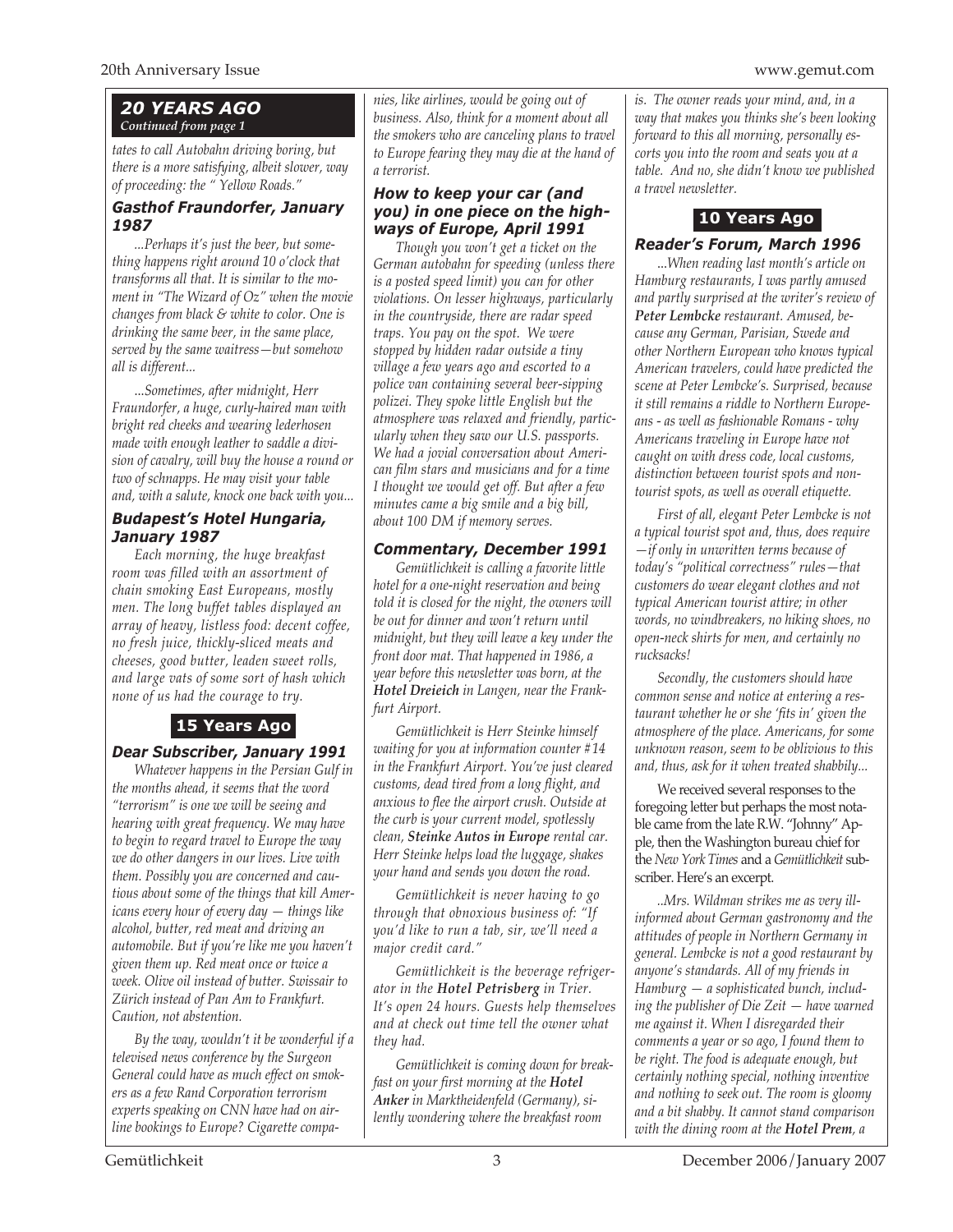*small gem on the Alster, or the Landhaus Scherrer, which is precisely the kind of sophisticated place that Mrs. Wildman seems (incorrectly) to think that Lembcke is...*

#### **5 Years Ago**

#### *Dear Subscriber, May 2001*

.*..First, and most important: right now, this year, is the time to get across the Atlantic. Someday —and I have a feeling it will be sooner rather than later — we will look back on this summer as the good ol' days when things were dirt cheap for Americans in our part of Europe.*

*Prices are almost too good to be true, especially in Germany and Austria. For example: Here in Ashland, a pair of top-of– the-line, French-made Mephisto, Gore-Tex walking shoes cost \$255. In Vienna the same shoe sells for AS 2490 (\$155). An order of Garnelenspiesse (grilled shrimp), absolutely fresh, with salad and a plate of the world's tastiest fried potatoes with Speck (ham/bacon) at Berlin's fabulous Rogacki market (which so far only Gemütlichkeit readers know about) is DM17.85 (\$8.11). Of course, that's enough for two persons and they will happily divide the order. Huge glasses of a sprightly Bordeaux white wine, a perfect accompaniment, are DM3.95 (\$1.80). A candlelit, threecourse dinner for two in the rustically elegant dining room of the Hotel Neu-Meran near Bad Reichenhall is about DM 82 (\$37), not including beverages. Double rooms in comfortable three-star hotels in major cities can be found at from \$85-\$125; substantially less in the countryside.*

#### *Dear Subscriber, November 2001*

*A phrase we hear a lot, and one that keeps trying to work its way from my brain on to the page, is "at times like these." It doesn't work, though, because we've never had times like these: hijacked jetliners flown deliberately into famous buildings, a nation fearful of opening its mail or breathing the air of its work spaces, and the skies over our cities patrolled by war planes...*

*...People are afraid. Real estate sellers in our small, southern Oregon town tell us there is a new motivation behind the rush of buyers coming here from California— fear of terrorist attacks.*

*Yes, this is uncharted territory, a place we've never been before, and it's understandable that overseas travel has lost some of its appeal. Overseas, in large part, means Europe. Half the 24 million Americans who*

*vacationed abroad last year went to the Continent. We spent \$65 billion there and traveled more in Europe than the Germans, who, it should be noted, were already there.*

*...since September 11 not a single subscriber has asked us to stop sending Gemütlichkeit...* M

#### *READERS RECALL Continued from page 1*

cheese, breakfast was waiting for us every morning, and the staff treated us like royalty throughout our stay.

It was a fantastic hotel in a perfect location with beautiful rooms and first-class service. The extra we received made for a very special experience—all due to *Gemütlichkeit*. MILTON MICKOW CRYSTAL LAKE, IL

#### *Anniversary in the Dolomites*

In March of 1988 I received a simple letter inviting me to subscribe to a travel letter for Germany, Austria and Switzerland. There were no glossy pictures, no gimmicks and no prizes, just a straightforward invitation. I took a chance and sent a check. My first issue, dated April 1988, began the most wonderful and valuable subscription relationship I have ever experienced; one that has lasted to this day. (We saved every issue since that first one and have just started filling our fourth binder.)

If I had to choose any one article out of the hundreds that have had an impact on our travels I would have to choose the "Yellow Roads" article of June 1988, which describes a drive through the spectacular Dolomites. I remember reading the article aloud to my husband and he said, "When are we going?" We were intrigued by the descriptions of a different sort of mountain scenery.

We took several trips to Europe in the ensuing years but never quite made it to the Dolomites until 1997. We were planning a month in Europe to celebrate our 35th wedding anniversary and my impending retirement. Once again, I turned to my *Gemütlichkeit* binders for inspiration and came across that old article on

the Dolomites and a later issue in November of the same year that reviewed the **Hotel Cappella**. Thus our anniversary was spent at the Hotel Cappella. It was the most magical and memorable celebration ever.

As our 45th anniversary approaches next year, we are again perusing our issues of *Gemütlichkeit*, confident that, although we will probably never experience anything quite as wonderful as our 35th, you will lead us to yet another great European adventure.

> VIRGINIA KIEHN BLAIRSTOWN, NJ

#### *20 Years of Europe Travel*

*Gemütlichkeit* newsletter has been a mainstay of our travel planning since 1987. We started our travels to Germany in 1979 as a young, nearlynewlywed couple, discovering the Christmas markets in Nürnberg and Munich, using *Gourmet* magazine as our guide. But with the passing of the venerable Lillian Langseth Christensen, your newsletter came to the fore. From hotel listings in the 1980s in Salzburg such as the **Wolf** to what became our best luxury-at-a-reasonable-price hotel in Munich, the **Hotel Exquisit**, you became our trusted source. You inspired us to bring our one-and-a-half-year-old along, and in every successive year to his midteens, from Appenzell to Vienna, Rothenburg to Salzburg, and everywhere in between.

Many thanks for what has been the "newsletter of our travel lives," during our 30 years of marriage.

> ROB AND MAGGIE HUMBERSTON LONGMEADOW, MA

#### *Driving the Autobahn*

As a charter subscriber, I read your issues and follow your advice. I've now been to Europe at least 30 times and your car rentals are the best! I always seem to receive an upgrade. Last time, it was a loaded BMW convertible with a stick shift. I felt like a kid again and was not intimidated on the Autobahn.

> JOHN P. PHILLIPS SALINAS, CA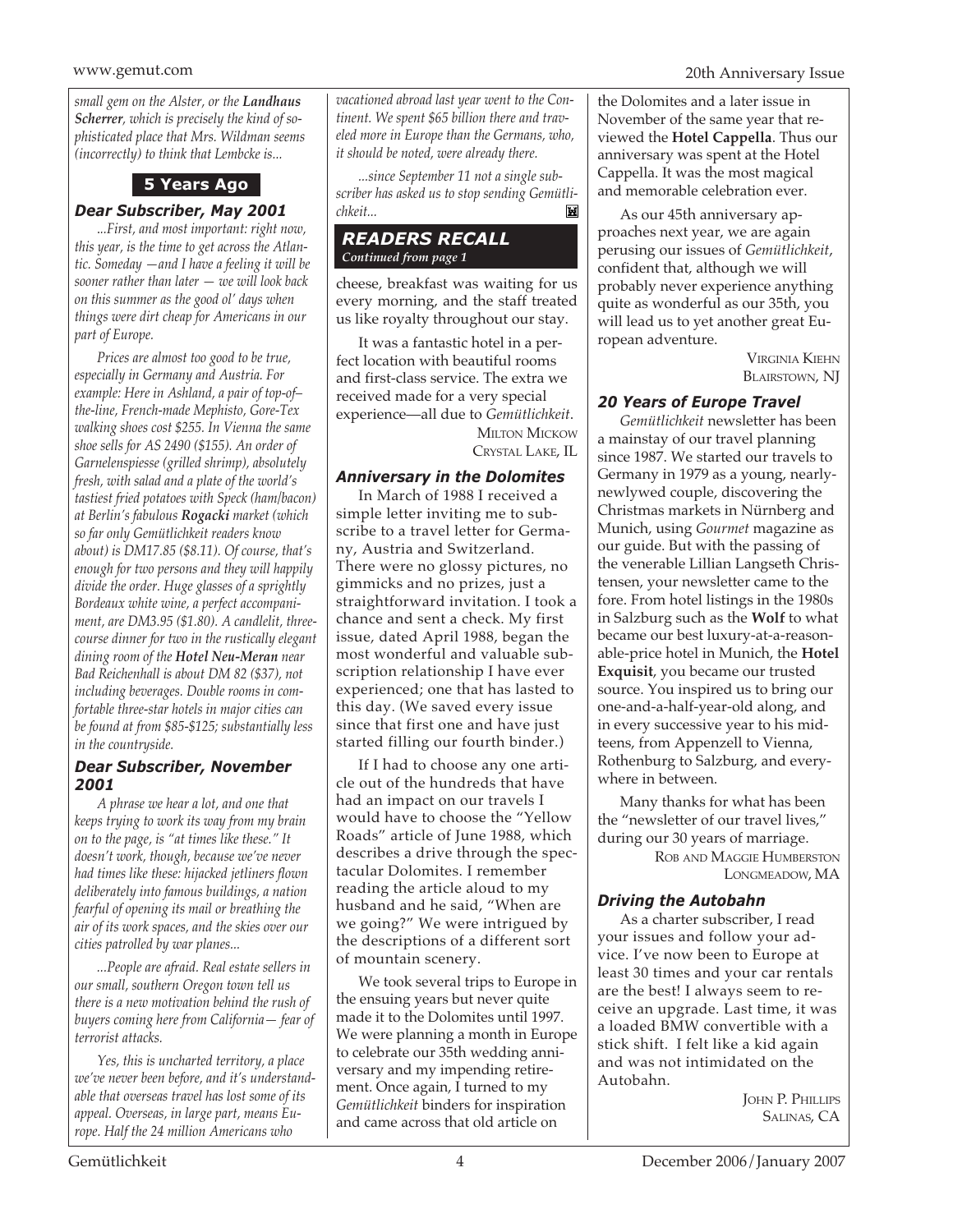#### *Hotel Schloss Berg*

We have had many pleasant visits to the countries you feature and remember with especial fondness the **Hotel Schloss Berg.** The ships on the Starnbergersee and the many interesting things within walking distance are very pleasant and a short train trip puts you in the center of München, a great city.

> PATSY AND DAVID SIMES ORMOND BEACH FL

#### *Independence Day*

I still have every issue since subscribing in 1991. I have used these back issues, your reservation services, "Travel Essentials," and your website innumerable times for our many European trips in the past 15 years and have always found them accurate and reliable. However, the best part is the confidence you have given us to strike out on our own, doing the things and visiting places that most American travelers miss when traveling in Europe. How about a reunion of all your readers at the **Gasthof Fraundorfer**? I'll bet they couldn't hold all of us who have been there and seen what true *gemütlichkeit* is all about.

DICK KREITNER WEST HARTFORD, CT

#### *Checkpoint Charlie*

Congratulations on 20 years of inspiring and informative reporting. You are the next best thing to *spätzle mit speck.* Each month we devour each issue like fresh *schlagoobers* over warm *mohn kuchen*. *Gemütlichkeit* helped us take our son through Checkpoint Charlie on his fifth birthday, provided a rail pass for our teenage daughter when she was a student, directed us to authentic restaurants and beer halls, and pointed us toward comfortable hotels where we could sleep it all off. We were mellow on the yellow roads, ate our way through KaDaWe, sang DoReMi in Mirabell, and got some 'resht' in 'Budapesht.' Keep up the good work! Danke! PATRICIA AND JOHN GLASER

LA CANADA CA

#### *Hiking the Alps*

We began traveling to the German speaking countries in 1985 and have gone at least once a year since then, mostly on hiking trips. We have probably read every word of *Gemütlichkeit* since your first issue. We have purchased Swiss rail tickets and rented cars through you; and have had delightful stays on your recommendation at **Der Bär** in Ellmau, Austria, and at **Hotel Art Nouveau** in Berlin. Your enthusiastic writing about Berlin and Dresden spurred us to go there.

Here are some recommendations for you: Stay half-pension at our alltime Swiss favorites—small, familyrun **Hotel Chesa Grischuna** in Klosters, and **Pension Privata** in Sils Maria. Near the beautiful mountain village of Ellmau, Austria, we also have found the **Stanglwirt**, a large family-run hotel and spa which has excellent hiking as well as extensive spa facilities.

> (MARY) LLOYD AND KEN MILLS SOLVANG CA

#### *Above and Beyond*

Through the years, I have used your recommendations in our family's travels and in helping friends make travel plans. Your hotel recommendations in Salzburg (**Trümer Stube**) and in Munich (**Acanthus**) have been favorites ever since we first read about them and we have sent many friends to them too.

We have relied on your car rental expertise for almost all our rentals in Europe—even in Italy, Holland, and England. The one time I thought I could do better by making my own reservations using my husband's Hertz Gold discount, you gave me a better price.

But the one thing I —and a half dozen friends who were traveling with us back in 1992 on a trip from Holland to France and on to Germany and Luxembourg—remember best is your willingness to work with us in getting a VW van delivered in Bruges, Belgium.

As I recall, one of your contacts actually drove the van over to Brug-

es from Germany, met us at the train station, delivered the van and paperwork, then returned by train to Germany. Incidentally, four of those same friends used *Gemütlichkeit* again last fall to rent a car in Milan, Italy, and discovered you still get better rental prices than anyone else.

CHARLOTTE AND PERRY SPRAWLS MONTREAT NC

#### *Readers Have Contributed*

Not all of *Gemütlichkeit's* excellent recommendations come from the staff. In your January 1994 issue, Linda and Max Gray of Diablo, CA shared their feelings about the **Berghotel Zistelalm** above Salzburg on top of the Gaisberg. Because of their recommendations we stayed there in late March 1995.

We had two nights of unexpected snow, wonderful meals, and excellent treatment. As I was uncomfortable driving our small rental car on the mountain in what appeared to a South Carolinian to be very deep snow, Herr Hauser drove us into Salzburg and picked us up after our sight-seeing. He also prepared a typical Austrian meal at our request, including the Salzburger *Knockerl*. All this while we were the only guests eating in the hotel that night.

The couple traveling with us felt that in all of our stops in the three countries, the Zistelalm was the most *gemütlich*.

> MAREON AND NEWT STALL GREENVILLE SC

#### *Family Tradition*

My favorite German gasthaus was referred by a *Gemütlichkeit* subscriber in the October, 1992 issue. I have been there at least once each year since. The **Prosslbrau** was formerly a Dominikanerinnen Monastery that included a church and brewery. The Prossl family bought the walled facilities about 170 years ago. Then they added a gasthaus and 15 rooms. The family maintains the church. The rooms are modest but fully equipped. The food is traditional German and the beer (made on the premises) is some of the best in *Continued on page 8…*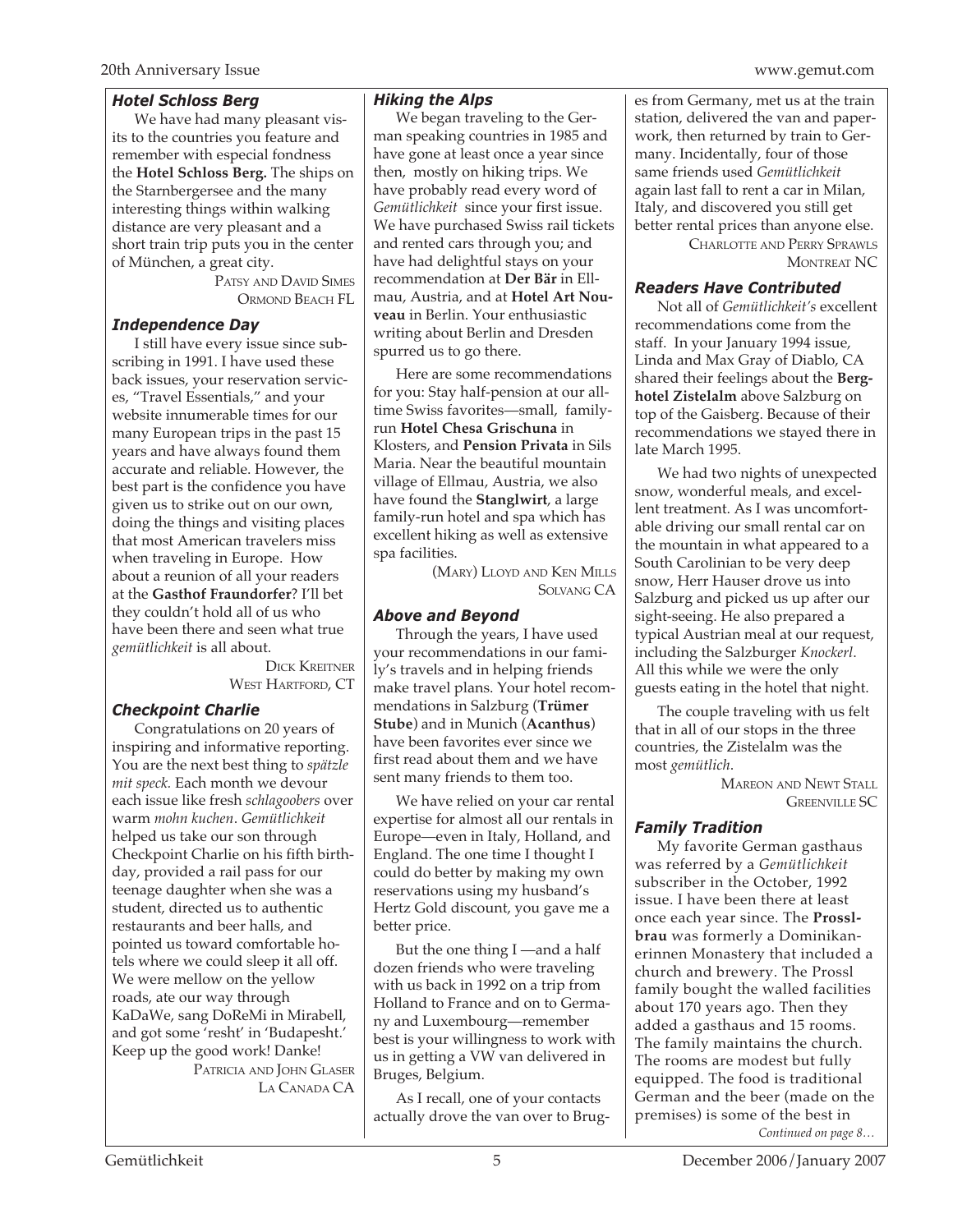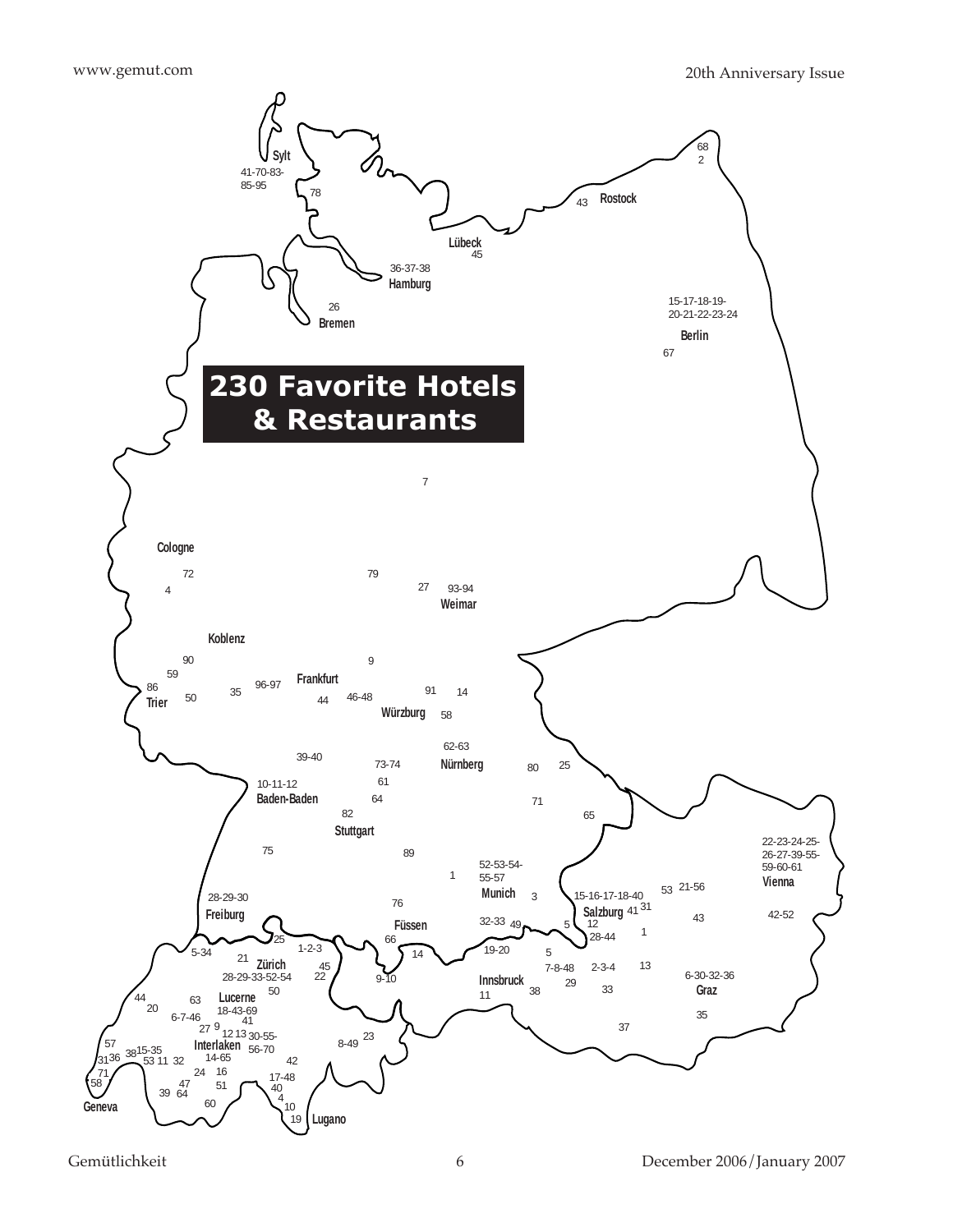### 100 Favorite Hotels: 1987-2006

#### **Austria**

| Hotel/Map#                                     | City |
|------------------------------------------------|------|
|                                                |      |
|                                                |      |
|                                                |      |
|                                                |      |
|                                                |      |
|                                                |      |
|                                                |      |
|                                                |      |
|                                                |      |
|                                                |      |
|                                                |      |
|                                                |      |
|                                                |      |
| Gasthof Pension Waldrast-14  Reutte-Ehenbichel |      |
|                                                |      |
|                                                |      |
|                                                |      |
|                                                |      |
|                                                |      |
|                                                |      |
|                                                |      |
|                                                |      |
|                                                |      |
|                                                |      |
|                                                |      |
|                                                |      |
|                                                |      |
|                                                |      |

#### **Germany**

| Historische Schlossmühle-50  Morbach/Hunsrück                  |  |
|----------------------------------------------------------------|--|
|                                                                |  |
|                                                                |  |
|                                                                |  |
|                                                                |  |
| Wald u.Schlosshotel Friedrichsruhe-64  Öhringen/Friedrichsruhe |  |
|                                                                |  |

| Reichs-Küchenmeister-73  Rothenburg o.d.Tauber |  |
|------------------------------------------------|--|
|                                                |  |
|                                                |  |
|                                                |  |
|                                                |  |
|                                                |  |
|                                                |  |
|                                                |  |
|                                                |  |
|                                                |  |
|                                                |  |
|                                                |  |
|                                                |  |
|                                                |  |
|                                                |  |

#### **Switzerland**

| Domaine de Châteauvieux -71  Geneva-Peney-Dessus |  |
|--------------------------------------------------|--|
|                                                  |  |
|                                                  |  |
|                                                  |  |
|                                                  |  |
|                                                  |  |
|                                                  |  |
|                                                  |  |
|                                                  |  |
|                                                  |  |
|                                                  |  |
|                                                  |  |
|                                                  |  |
|                                                  |  |
|                                                  |  |
|                                                  |  |
|                                                  |  |
|                                                  |  |
|                                                  |  |
|                                                  |  |
|                                                  |  |

(Underlined hotels have an especially pleasant setting or location. Use the number assigned to each establishment to determine its general location on the map on page 6. Contact data for these hotels-sorted alphabetically by country and city-can be found on pages 10-12.)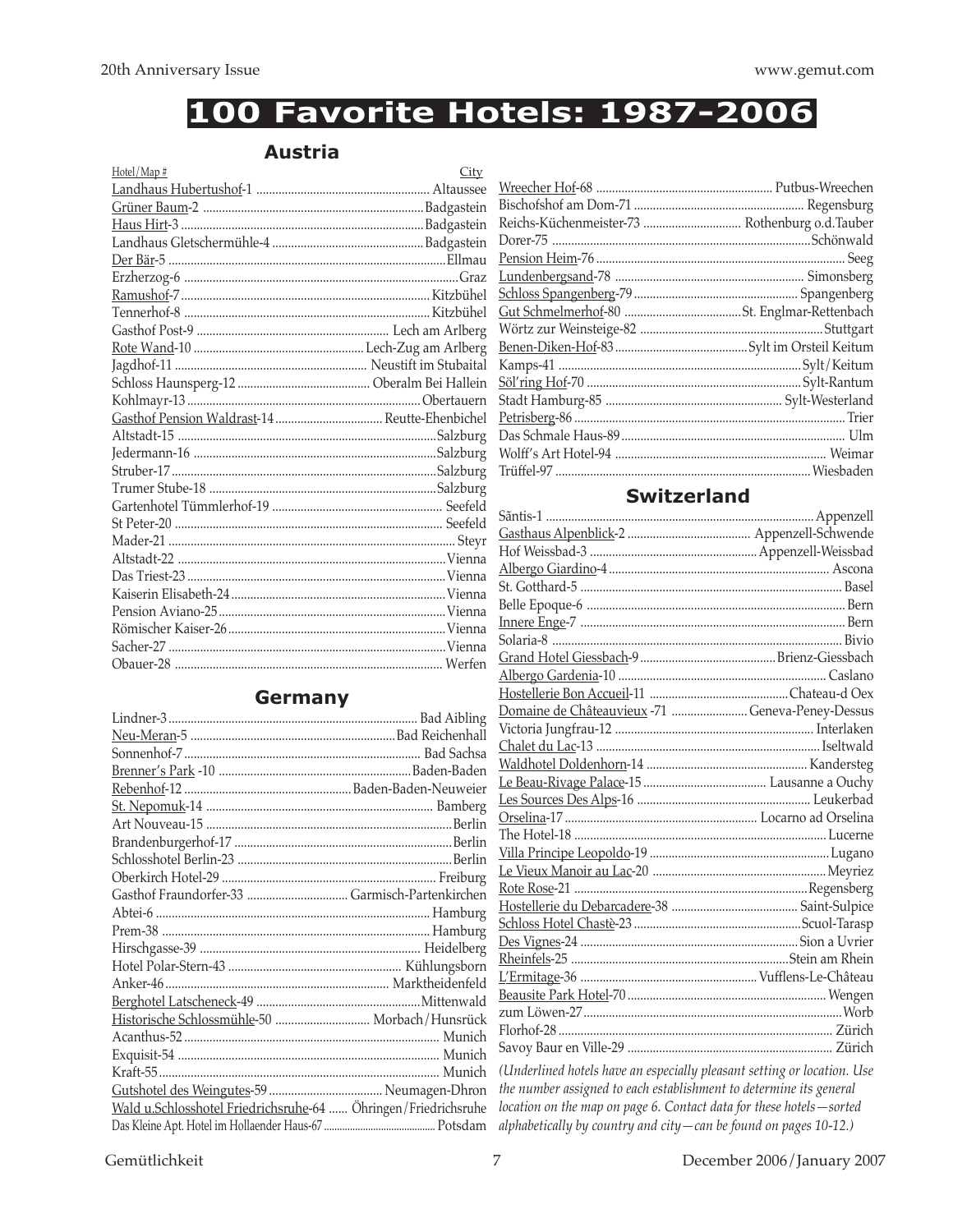### **65 Favorite Value Hotels: 1987-2006**

#### **Austria**

| Landhaus Gletschermühle-4  Badgastein    |  |
|------------------------------------------|--|
|                                          |  |
|                                          |  |
|                                          |  |
| Schloss Haunsperg-12 Oberalm Bei Hallein |  |
|                                          |  |
|                                          |  |
|                                          |  |
|                                          |  |
|                                          |  |
|                                          |  |
|                                          |  |
|                                          |  |
|                                          |  |
|                                          |  |
|                                          |  |
|                                          |  |

#### **Germany**

| Zum Löwenbrau-58  Adelsdorf-Neuhaus            |  |
|------------------------------------------------|--|
|                                                |  |
|                                                |  |
|                                                |  |
| Berghotel Berlin-9  Bad Soden Salmünster       |  |
| Waldhotel Forellenhof-11  Baden-Baden-Gaisbach |  |
|                                                |  |
|                                                |  |
|                                                |  |
|                                                |  |
|                                                |  |
|                                                |  |
| Gasthaus zum Kreuz-30  Freiburg-Kappel         |  |
| Berggasthof Panorama-32 Garmisch-Partenkirchen |  |
| Gasthof Fraundorfer-33 Garmisch-Partenkirchen  |  |
|                                                |  |
|                                                |  |
|                                                |  |

| Historische Schlossmühle-50  Morbach/Hunsrück |  |
|-----------------------------------------------|--|
|                                               |  |
|                                               |  |
| Gutshotel des Weingutes-59  Neumagen-Dhron    |  |
|                                               |  |
|                                               |  |
| Hornburg-74 Rothenburg o.d.Tauber             |  |
|                                               |  |
| Gut Schmelmerhof-80  St. Englmar-Rettenbach   |  |
|                                               |  |
|                                               |  |
|                                               |  |
|                                               |  |
|                                               |  |

#### **Switzerland**

| Gasthaus Alpenblick-2  Weissbad-Appenzell                                |  |
|--------------------------------------------------------------------------|--|
|                                                                          |  |
|                                                                          |  |
|                                                                          |  |
|                                                                          |  |
| $(11.1)$ the multiple of the state of the term of the second of mass $($ |  |

*(Use the numbers to locate establishments on page 6 map.)*

Deutschland. No credit cards and the beer count is kept on the coaster.

Some of the Prossl locals have asked me, "How did you ever find this place hidden on top of this hill?" My answer, I'm here because of *Gemütlichkeit*.

ERSKINE HAVENS HENDERSONVILLE, TN

#### *Car Rental Deals*

Three significant items come to mind, thanks to *Gemütlichkeit*:

• We have been going to the **Waldhotel Doldenhorn** in Kandersteg for over 15 years now, at least once a year, and have watched the Family Maeder grow

and build the property from a former tunnel/railroad laborer dorm to a 4-5 star property.

• The **Florhof Hotel** in Zürich is one of our favorites and here, too, we have been going for over 15 years. This experience has also been an interesting one in transitioning from the former owners/managers to the Family Schiesser several years ago and seeing the current folks expand and upgrade the hotel and its services.

• The many times that we have arranged a car rental through you has always produced the best deals in every respect. In the start, maybe 12-15 years ago, you used a family

owned and managed firm where the owner himself would show up with the car, and the service was obviously personal and great. I suppose he has died long ago but the service ethic and detail still practiced by the firms you use remains exemplary.

> DICK MORSE CAMBRIA, CA

#### *Gasthof Fraundorfer*

This September my wife and I returned to **Gasthof Fraundorfer** for the fourth time since you originally recommended it many years ago. Our family had last been there three years ago and we still talk about the unbelievable Cordon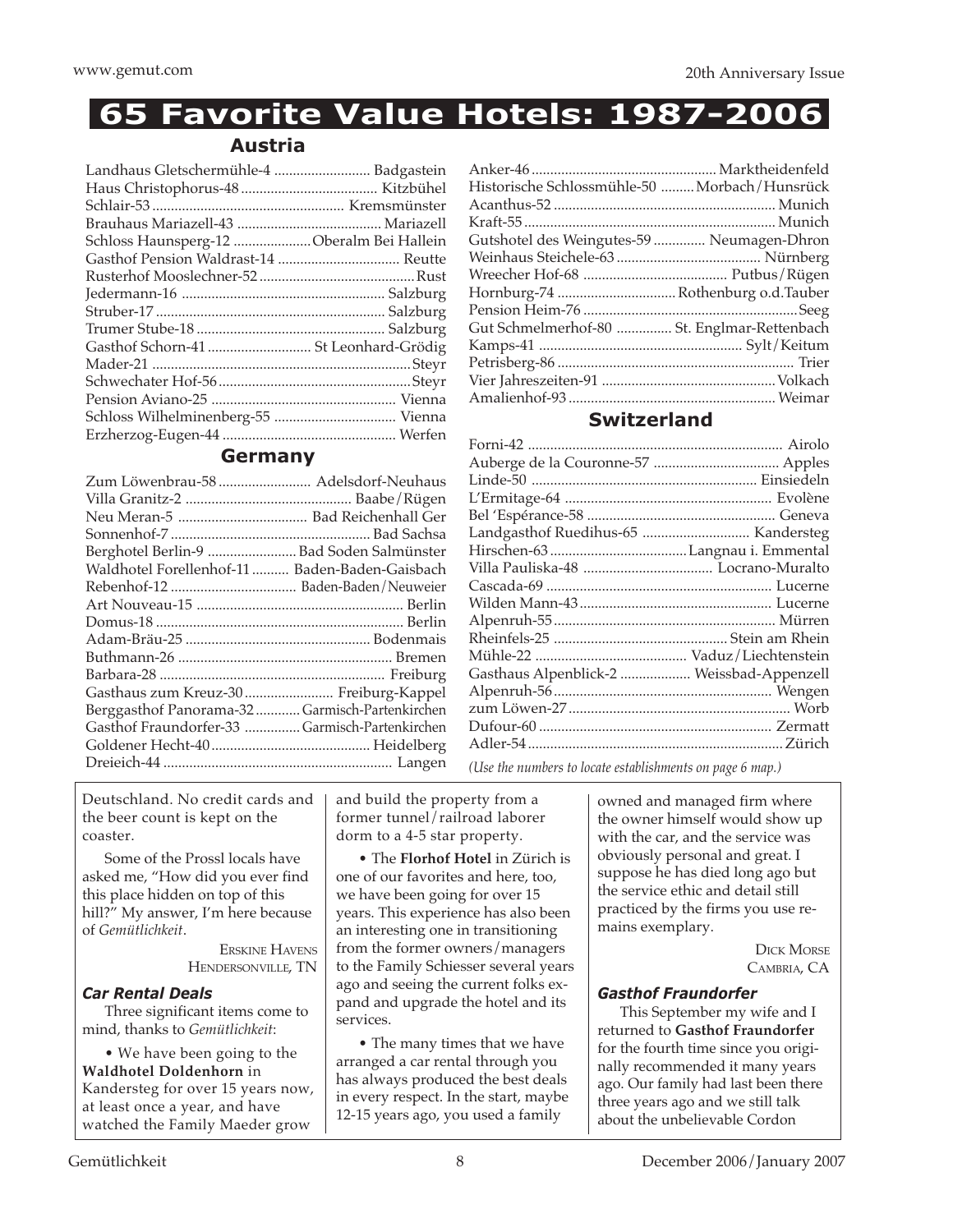### **65 Favorite Restaurants: 1987-2006**

#### **Austria**

| Wirtshaus zum Griena-38  Mayrhofen      |  |
|-----------------------------------------|--|
|                                         |  |
|                                         |  |
|                                         |  |
|                                         |  |
| Weingut Harkamp-35  St. Nicholai-Styria |  |
|                                         |  |
|                                         |  |
|                                         |  |
|                                         |  |
|                                         |  |
|                                         |  |
|                                         |  |

#### **Germany**

| Weinwirtschaft Böllchen-72 Bad Honnef/Rhöndorf |  |
|------------------------------------------------|--|
|                                                |  |
|                                                |  |
|                                                |  |
|                                                |  |
|                                                |  |
|                                                |  |
|                                                |  |
| Gasthaus zum Kreuz-30  Freiburg-Kappel         |  |
|                                                |  |
|                                                |  |
|                                                |  |
| Weinhaus Anker-48  Marktheidenfeld             |  |
|                                                |  |
|                                                |  |
|                                                |  |

#### **Switzerland**

| Café des Négociants-31  Carouge (Geneva)                  |  |  |
|-----------------------------------------------------------|--|--|
|                                                           |  |  |
|                                                           |  |  |
|                                                           |  |  |
| Restaurant Kirchbühl-30  Grindelwald                      |  |  |
|                                                           |  |  |
|                                                           |  |  |
|                                                           |  |  |
|                                                           |  |  |
| Wirtschaft zum Löwen-45  Liechtenstein                    |  |  |
|                                                           |  |  |
|                                                           |  |  |
|                                                           |  |  |
|                                                           |  |  |
|                                                           |  |  |
| Hostellerie du Débarcardère-38  St. Sulpice               |  |  |
|                                                           |  |  |
|                                                           |  |  |
|                                                           |  |  |
|                                                           |  |  |
| (Use the numbers to locate establishments on page 6 map.) |  |  |

Bleu. This year, we confirmed the Cordon Bleu is still fantastic and fills the platter. Barbara remembered us and made our evening complete when she rewarded us with a warm "beer schnapps." As in previous years, the evening was filled with *Gemütlichkeit*.

BRIAN & MARION FEIGE OCONOMOWOC, WI

#### *Discovering Vienna*

I think that my wife and I owe *Gemütlichkeit* a special vote of thanks for your many great ideas about restaurants, hotels, and things to do in Vienna. Our first trip to this wonderful city was in 2000. It is now our favorite European

destination. We followed up in 2001 by taking our daughter and two granddaughters there as well, and went back again this year — the experience gets better every time! We now include Salzburg on our trips and since we love classical music, your suggestions for enjoying the Mozart celebrations were right on target and made for yet another wonderful set of memories.

Finally, I have applied for a Fulbright grant to teach and study at the University of Salzburg — something I would never have dreamed of without the experiences we have had in Austria.

> ROGER (AND CARYL) JONES BROOMALL, PA

#### *Art Nouveau*

We have used your suggestions for a variety of occasions (Trier walking tour; a visit to Cesky Krumlov; a walk in the Swiss Engadine), but we both agreed that your best recommendation ever was the **Hotel Art Nouveau** in Berlin. From the moment we entered the "cage" elevator we just knew we were someplace special. Christine and Gerd Schlenzka have made their hotel a unique space, with its individually-decorated bedrooms, comfortable breakfast room, and colorful artwork and accents everywhere. Christine and Gerd are the epitome of what good hosts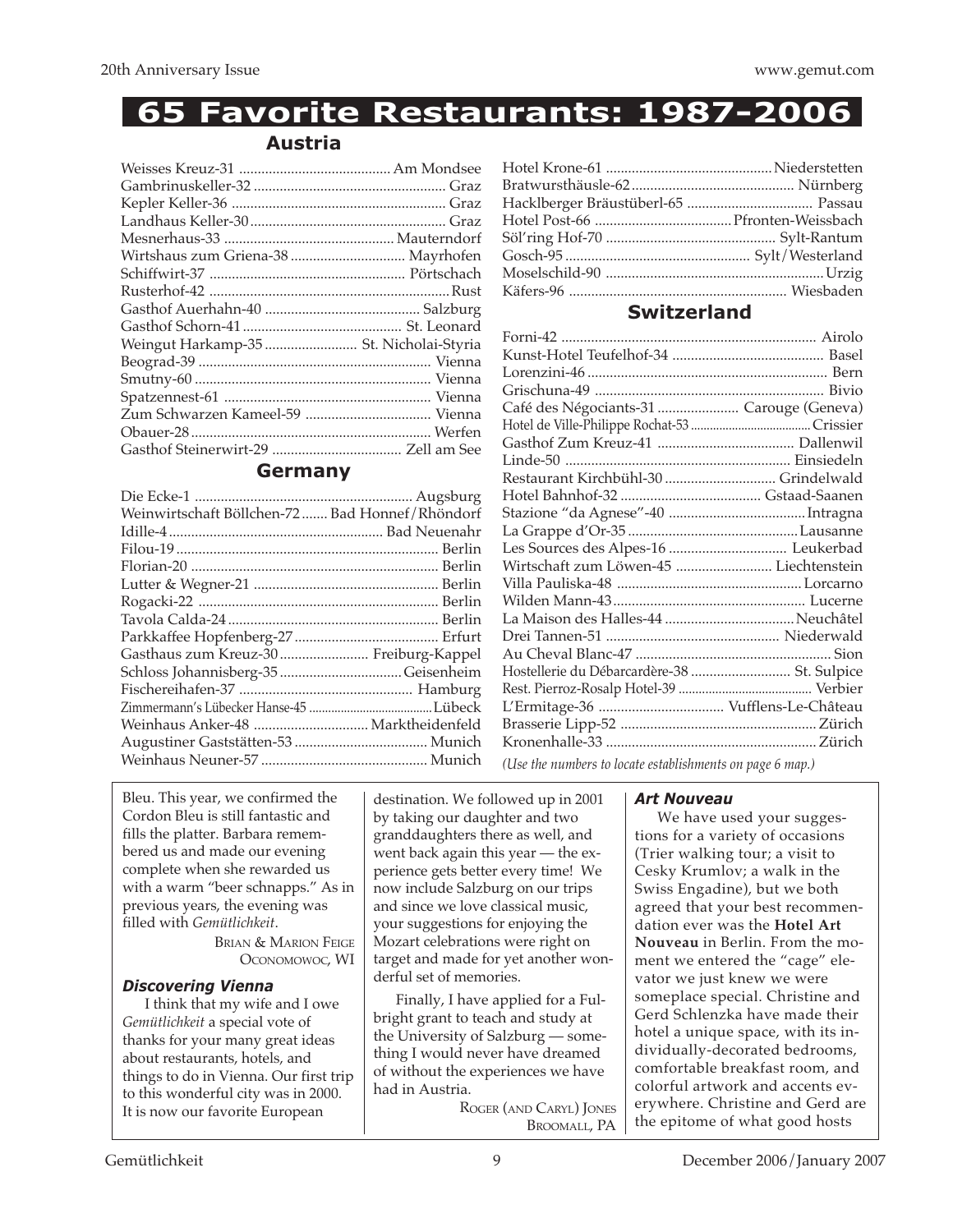should be: friendly and helpful but unobtrusive. Art Nouveau remains one of our best hotel experiences in many years of travel.

> CHARLOTTE & LYNDY OLSTEAD REDWOOD CITY, CA

#### *Romantik Hotels*

Since 1985 we have made annual trips, always flying to Munich, renting a car through *Gemütlichkeit* and driving to the Salzkammergut area of Austria, where we usually stay at the **Ferienclub** in Grundlsee. We have stayed at 16 or 17 Romantik Hotels over the past 20 years, many of which were recommended by *Gemütlichkeit*. They are consistently the best.

> Bill Wood LITTLE COMPTON, RI

#### *Swiss Fix*

One of our very favorite hotels has been **Hotel Anker** in Marktheidenfeld in Germany for our 'first night' stay. Over the years it's been interesting to watch the owners' children mature and become more involved in the hotel operation. This year we also stayed at another of your recommended hotels in Spiez — **Hotel Bellevue**. We had a nice room with a balcony with a great view of the lake.

You can be sure that when we make a trip to Germany and/or Switzerland, your publication is the first one I turn to for travelrelated decisions.

> JOANNE A. SMITH MELLO PLACERVILLE, CALIFORNIA

#### *Interlaken and Zermatt*

In 1986, my husband and I started our European adventures and traveled Switzerland for a month. We especially loved Interlaken and Zermatt. We could not afford the five-star **Victoria-Jungfrau Hotel**, so we stayed next door at the **Metropole**. It was right across from **Shuh's Restaurant**, where we enjoyed many a delicious meal.

> SALLY KOMERSKA TUSCON, AZ

#### **HOTEL & RESTAURANT CONTACT INFO**

*Use the number in parenthesis to find each establishment's general location on its country's map on page 6.*

#### **Austria**

**Landhaus Hubertushof**, (1) A-8992, Puchen 86, Altaussee, +43/3622 712 80, +43/3622 71 28 80, hubertushof@a1.net, www.herrenhaus-hubertushof.at/

**Weisses Kreuz,** (31) A-5310 , Herzog-Odilo-Strasse 25, Am Mondsee, +43/6232 22 54

**Grüner Baum,** (2) A-5640, Kötschachtal 25, Badgastein, +43/6434 25 160, +43/6434 25 16 25, info@gruenerbaum.info, www.grunerbaum.com

**Haus Hirt**, (3) A-5640, An der Kaiser Promenande, Badgastein, +43/6434 27 970, +43/6434 27 97 48, info@haus-hirt.com, www.tiscover.at/haus-hirt

**Landhaus Gletschermühle**, (4) A-5640, Gletschermühlestrasse 7, Badgastein, +43/6434 2097 0, +43/6434 2830 30, info@gletchermuehle.at, www.gletschermuehle.at/

**Der Bär**, (5) A-6352 , Kirchbichl 9 , Ellmau, +43/5358 2395, +43/5358 239 556, hotelbaer.com@tirol.com, www.hotelbaer.com/hotel/db\_willkommen\_e.htm

**Erzherzog Johann**, (6) A-8010, Sackstrasse 3-5, Graz, 0316/81 16 16, 0316/81 15 15, office@erzherzogjohann.com, www.erzherzog-johann.com/

**Gambrinuskeller**, (32) Färbergasse 6-8, Graz, +43/ 316 810181, +43/316 01828, gambrinus-

keller@gambrinuskeller.at, www.gambrinuskeller.at/ **Kepler Keller**, (36) A-8010, Stempfergasse 6, Graz, +43/316 81 15 21, +43/316 58 64 05,

 $\mathrm{cms}$ graztourismus.at/ $\mathrm{cms}$ /beitrag/10001431/46158/

**Landhaus Keller**, (30) A-8010, Schmiedgasse 9, Graz, +43/316 83 0276, mahlzeit@landhaus-keller.at, www.landhauskeller.at/

**Haus Christophorus**, (48) A-6370, Marchfeldgasse 3, Kitzbühel, +43/5356 60 783, +43/5356 62 785,

hotl.christophorus@kitz.net, hotelchristophorus.com/ **Ramushof**, (7) A-6370, Ried-Ecking 16, Kitzbühel, +43/5356 65 252, +43/5356 65 252 49,

office@rasmushof.at, www.rasmushof.at/

**Tennerhof**, (8) A-6370, Griesenauweg 26, Kitzbühel, +43/5356 63 181, +43/5356 63 181 70,

office@tennerhof.com, www.tennerhof.com/ index\_new.asp

**Schlair**, (53) Franz Hönig Strasse 16, Kremsmünster, +43/7583 52 580, +43/7583 52 5852,

schlair@hotelschlair.at, www.hotelschlair.at/ **Gasthof Rote Wand**, (10) A-6764, Lech -Zug im

Arlberg, +43/5583 34 350, +43/5583 34 35 40, rotewand@rotewand.com, www.rotewand.com/

**Gasthof Post**, (9) A-6764, Dorf 11, Lech am Arlberg, +43/5583 22 060, +43/5583 22 06 23, info@postlech.com, www.postlech.com

**Brauhaus Mariazell**, (43) A-8630, Weiner Strasse 5, Mariazell, +43/3882 25 23, +43/3882 25 23 8, brauhaus@mariazell.at, www.mariazell.org/gastronomie/brauhaus/willkommen.html

**Mesnerhaus**, (33) Mauterndorf, +43/6472 7595, info@mesnerhaus.at, www.mesnerhaus.at/

**Wirtshaus zum Griena**, (38) Dorfhuas 768, Mayrhofen, +43/5285 627 78, +43/5285 676 767, www.griena.com/

**Jagdhof**, (11) A-6167, Neustift 733, Neustift im Stubaital, +43/5226 2666, +43/5226 26 66 503, mail@hotel-jagdhof.at, www.hotel-jagdhof.at/

**Schloss Haunsperg**, (12) A-5411 , Hammerstrasse 32, Oberalm Bei Hallein, +43/6245 80 662, +43/6245 85 680, info@schlosshaunsperg.com, www.schlosshaunsperg.com/

**Kohlmayr**, (13) A-5562 , Dr Franz-Kresse-Strasse 102, Obertauern, +43/6456 72 72, +43/6456 74 06, kohlmayr@magnet.at, www.hotel-kohlmayr.at/

**Schiffwirt**, (37) Klagenfurter Strasse 172, Pörtschach, +43/4272 22 71

**Gasthof Pension Waldrast**, (14) A-6600, Krankenhausstrasse 16, Reutte, +43/5672 62 443, +43/5672 62 443, info@waldrasttirol.com, www.waldrasttirol.com/

**Rusterhof**, (42) Rathausplatz 18, Rust, +43/2685 60 93, +43/2685 60 793 11, office@mooslechners.at, www.mooslechners.at

**Rusterhof Mooslechner**, (52) A-7071, Rathausplatz 18, Rust, +43/2685 6416 , +43/2685 64 16 11, office@rusterhof.at, www.tiscover.at/rusterhof

**Altstadt**, (15) A-5020, Judengasse 15, Salzburg, +43/ 662 8 48 57 10, +43/662 8 48 57 16, radisson-

altstadt@austria-trend.at, www.austria-trend.at/ass **Gasthof Auerhahn**, (40) A-5020, Bahnhofstraße 15,

Salzburg, +43/662 45 10 52, +43/662 45 10 523, auerhahn@eunet.at , www.auerhahn.at/

**Jedermann**, (16) A-5020, Rupertgasse 25, Salzburg, +43/662 87 32 41 0, +43/662 87 32 41 9, office@hoteljedermann.com, www.hotel-jedermann.com/

**Struber**, (17) A-5020, Nonntaler Hauptstrasse 35, Salzburg, +43/662 8 43 7 28, +43/662 8 43 7 28 8, office@struber.at, www.struber.at/

**Trumer Stube**, (18) A-5020, Bergstrasse 6, Salzburg, +43/662 87 47 76, +43/662 87 43 26, hotel.trumerstube.sbg@eunet.at, www.trumer-stube.at/

**Gartenhotel Tümmlerhof**, (19) A-6100 , Münchnerstrasse 215, Seefeld, +43/5212 25 710, +43/5212 25 71 104, hotel@tuemmlerhof.at, www.tuemmlerhof.at/

**St. Peter**, (20) A-6100, Mösererstrasse 53, Seefeld, +43/5212 4555 0, +43/5212 45 55 45, info@mountains.at, www.mountains.at/home.htm

**Gasthof Schorn**, (41) A-5083, St. Leonhardstraße 1, St Leonhard-Grödig, +43/6246 72 334, +43/6246 72 334 40, info@gasthofschorn.at, www.gasthofschorn.at/en

**Weingut Harkamp**, (35) A-8505, Flamberg 46, St. Nicholai-Styria, +43/3185 22 80, +43/3452 22 804, office@harkamp.at, www.harkamp.at/

**Mader**, (21) A-4400, Stadplatz 36 , Steyr, +43/7252 53 358, +43/7252 53 358 6, mader@mader.at, www.mader.at/

**Schwechater Hof**, (56) A-4400, Leopold-Werndl-Strasse 1, Steyr, +43/7252 53 067, +43/7252 47 70 54,  $\operatorname{schwechaterhof}.\operatorname{stepr@aon}$  .at, www.regionsteyr.at/ schwechaterhof/

**Altstadt**, (22) A-1070, Kirchengasse 41, Vienna, +43/ 1 522 66 66, +43/1 523 49 01, hotel@altstadt.at, www.altstadt.at/

**Beograd**, (39) Schikanedergasse 7, Vienna, +43/1 587 74 44, +43/1 907 68 64, office@restaurant-beograd.at, www.restaurant-beograd.at/

**Das Triest**, (23) A-1040, Wiedner Hauptstrasse 12, Vienna, +43/1 589 180, +43/1 589 1818, office@dastriest.at, www.dastriest.at/

**Kaiserin Elisabeth**, (24) A-1010, Weihburggasse 3, Vienna, +43/1 51 526 0, +43/1 51 526 7,

info@kaiserinelisabeth.at, www.kaiserinelisabeth.at/

**Pension Aviano**, (25) A-1010, Marco d'Aviano-Gasse 1, Vienna,  $+43/1$  512 83 30,  $+43/1$  512 83 30.6 aviano@pertschy.com, www.pertschy.com

**Römischer Kaiser**, (26) A-1010, Annagasse 16, Vienna, +43/1 512 77 510, +43/1 512 77 51 13, info@rkhotel.bestwestern.at, book.bestwestern.com/ bestwestern/productInfo.do?propertyCode=89023

**Sacher**, (27) A-1010, Philarmonikerstr. 4, Vienna, +43/514 560, +43/514 56 810, wien@sacher.com, www.sacher.com/

**Schloss Wilhelminenberg**, (55) A-1160, Savoyenstrasse 2, Vienna, 1 485 8503, 485 4876, schloss.wilhelminenberg@austria-trend.at,

www.austria-trend.at/

**Smutny**, (60) A-1010, Elisabethstrasse 8, Vienna, +43/1 587 13 56, +43/1 587 13 56 14, reataurant@smutny.com, www.smutny.com/

**Spatzennest**, (61) Ulrichsplatz 1, Vienna, +43/1 526 1659, www.wcities.com/en/record/34, 45503/94/ record.html

**Zum Schwarzen Kamee**l, (59) Bognergasse 5, Vien-na, +43/1 533 8125, +43/1 533 8125 23, info@kameel.at, www.kameel.at/

**Erzherzog-Eugen**, (44) Markt 38, Werfen, +43/6468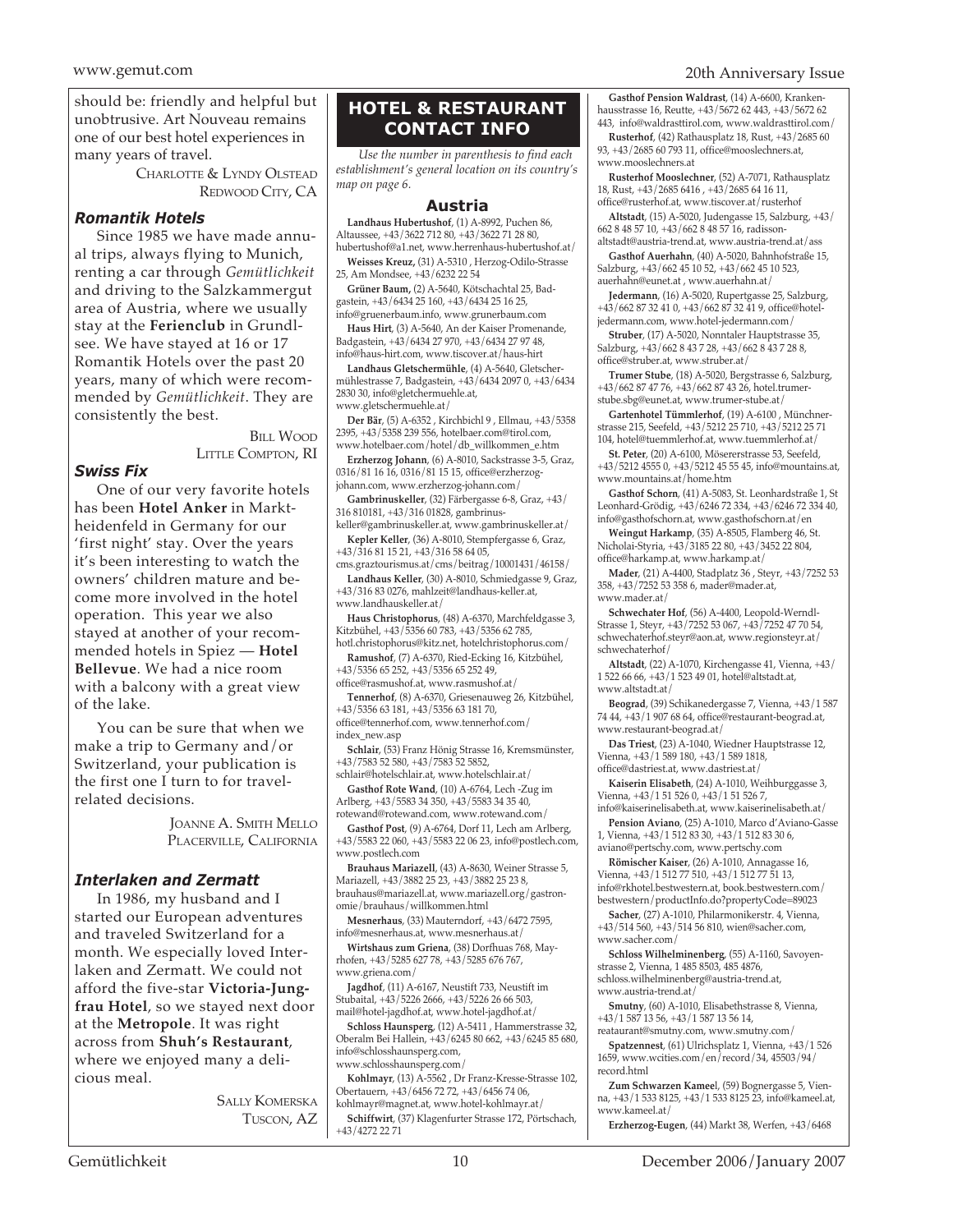52 100, +43/6468 755 23, obauer-krieger@sbg.at, www.gaestehaus-obauer.at/

**Obauer**, (28) A-5450, Marrkt 46, Werfen, +43/6468 5212, +43/6468 5212 12, obaure.karl.rudolf@sbg.at, www.obauer.com

**Gasthof Steinerwirt**, (29) A-5700, Schlossplatz 3, Zell am See, +43/6542 72 502, +42 6542 72 502 47, office@steinerwirt.com, www.gastlichkeit.com/

#### **Germany**

**Zum Löwenbrau**, (58) D-91325, Neuhauser Hauptstr. 3, Adelsdorf-Neuhaus, +49/9195 72 21, +49/9195 87 46, info@zum-loewenbraeu.de, www.zum-loewenbraeu.de

**Die Ecke**, (1) Elias-Holl-Platz 2, Augsburg, +49/821 510 600, +49/821 311 992, restaurant.dieecke@tonline.de, www.restaurantdieecke.de/

**Villa Granitz**, (2) D-18586, Birkenallee 17, Baabe/ Rügen, +49/38303 1410, +49/38303 14 144, villagranitz@t-online.de, www.villa-granitz.de/unserhotel.html

**Lindner**, (3) D-83043, Marienplatz 5, Bad Aibling, +49/8061 9 086 30, +49/8061 30 535,

lindner@romantikhotels.com, www.romantikhotellindner.de/

**Weinwirtschaft Böllchen**, (72) Rhöndorfer Straße 35<sup> $\Box$ </sup>, Bad Honnef, +49/2224 43 65, www.terminebadhonnef.de/hotel01/essen\_trinken/bollchen.htm

**Idille**, (4) Am Johannisberg 101, Bad Neuenahr, +49/ 2641 284 29, +49/2641 25 009, mail@idille.de, www.idille.de/

**Neu-Meran**, (5) D-83435, Nonn 94, Bad Reichenhall, +49/8651 40 78, +49/8651 785 20,

hotelneumeran@aol.com, www.hotel-neu-meran.de/ **Sonnenhof**, (7) D-37441, Glaseberg 20a, Bad Sachsa, +49/5523 94 370, +49/5523 94 37 50, info@sonnenhofbad-sachsa.de, www.sonnenhof-bad-sachsa.de/

**Berghotel Berlin**, (9) D-63628, Parkstrasse 8, Bad Soden Salmünster , +49/6056 91 220, +49/6056 91 22 55,

info@berghotel-berlin.de, www.berghotel-berlin.de **Brenner's Park**, (10) D-76530, Schillerstrasse 6, Baden-Baden, +49/7221 90 00, +49/7221 38 772, info@brenners.com, www.brenners-park.de/

**Waldhotel Forellenhof**, (11) D-76534, Gaisbach 91, Baden-Baden-Gaisbach, +49/7221 9740, +49/7221 974299, info@forellenhof-baden-baden.de, www.forellenhof-baden-baden.de/

**Rebenhof**, (12) D-76534, Weinstrasse 58, Baden-Baden-Neuweier, +49/7223 9 63 10, +49/722396 31 31, www@hotel-rebenhof.de, www.hotel-rebenhof.de

**St. Nepomuk**, (14) D-96049, Obere Mühlbrucke 9, Bamberg, +49/951 9 84 20, +49/951 98 42 100, info@hotel-nepomuk.de, www.hotel-nepomuk.de/

**Art Nouveau**, (15) D-10707, Leibnitzstrasse 59, Berlin, +49/30 32 77 440, +49/30 32 77 44 40,

info@hotelartnouveau.de, www.hotelartnouveau.de/ **Brandenburgerhof**, (17) D-10789 , Eislebener Str. 14,

Berlin, +49/30 21 40 50, +49/30 21 40 51 00, info@brandenburger-hof.com, www.brandenburgerhof.com/

**Domus**, (18) D-10719, Uhlandstrasse 49, Berlin, +49/ 30 88 03 440, +49/30 88 03 44 44, info@hotel-domusberlin.de, www.hotel-domus-berlin.de/

**Filou**, (19) Bleibtreustrasse 7, Berlin, +49/30 313 5543, +49/30 8867 5437, info@filou-berlin.de, www.filou-berlin.de/

**Florian**, (20) D10719, Grolmanstr 52, Berlin, 11 49 30 313 9184, 11 49 30 312 3960, info@restaurant-florian.de, www.restaurant-florian.de/

**Lutter & Wegner**, (21) Schlüterstrasse 55, Berlin, +49/30 881 34u40, +49/30 881 9256,

lutterundwegner@gmx.de, www.restaurantlutterundwegner.de

**Rogacki**, (22) Wilmersdorfer Str 145/146, Berlin, +49/30 343 8250, +49/30 343 825 66, info@rogacki.de, rogacki.de/

**Schlosshotel Berlin**, (23) D-14193, Brahmsstrasse 10, Berlin, +49/30 89 58 40, +49/30 895 848 00,

info@schlosshotelberlin.com, www.schlosshotelberlin.com/deutsch/index.html

**Tavola Calda**, (24) Leibnizstr 45, Berlin, +49/30 324 1048

**Adam-Bräu**, (25) D-94249, Bahnhofstrasse 51-53, Bodenmais, +49/9924 94 000, +49/9924 72 19, hotel@adam-braeu.de, www.adam-braeu.de/index.htm

**Buthmann**, (26) Löningstrasse 29, Bremen, +49/421 32 6397, +49/421 339 8816, info@hotel-buthmann.de, www.hotel-buthmann.de/

**Parkkaffee Hopfenberg**, (27) D-99096, Am Hopfenberg14, Erfurt, +49/0361/373 5321, nfo@hopfenberg.de,www.hopfenberg.de

**Barbara**, (28) D-79098, Poststrasse 4, Freiburg, +49/ 761 296 250, +49/761 166 88, mail@hotel-barbara.de,

www.hotel-barbara.de **Oberkirch Hotel**, (29) Münsterplatz 22, Freiburg,

+49/761 202 6868, +49/761 202 6869, info@hoteloberkirh.de, www.hotel-oberkirch.de/

**Gasthaus zum Kreuz**, (30) D-79117, Grosstalerstrasse 28, Freiburg-Kappel, +49/761 62 05 50, +49/761 62 05 540, gasthaus.kreuzkappel@t-online.de, www.gasthauskreuz-kappel.de/

**Berggasthof Panorama**, (32) D-82467, St. Anton 3a, Garmisch-Partenkirchen, +49/8821 25 15, +49/8821 48 84, hotel.panorama@oberland.net, www.berggasthofpanorama.de/

**Gasthof Fraundorfer**, (33) D-82467, Ludwigstr 24, Garmisch-Partenkirchen, +49/8821 92 70, +49/8821 92 799, info@gasthof-fraundorfer.de, www.gasthoffraundorfer.de

**Schloss Johannisberg**, (35) Geisenheim, +49/6722 96090, +49/6722 7392, info@schloss-johannisberg.com, www.schloss-johannisberg.com/

**Abtei**, (6) D-20149, Abteistrasse 14, Hamburg, +49/ 40 44 29 05, +49/40 44 98 20, info@abtei-hotel.de, www.abtei-hotel.de/

restaurant-hamburg.de,

**Fischereihafen**, (37) Grosse Elbstr. 143, Hamburg, +49/40 38 1816, +49/40 38 93 021, info@fischereihafen-

www.fischereihafenrestaurant.de

**Prem**, (38) D-20099, An der Alster 9, Hamburg, +49/ 40 24 83 40 40, +49/40 28 03 851, info@hotel-prem.de, www.hotel-prem.de/

**Hirschgasse**, (39) D-69120, Hirschgasse 3, Heidelberg, +49/6221 45 40, +49/6221 45 41 11, info@hirschgasse.de, www.hirschgasse.de/

**Goldener Hecht**, (40) Steingasse 2, Heidelberg , +49/ 6221 16 6025, +49/6221 53 6899, info@goldenerhecht.de, www.hotel-goldener-hecht.de/

**Hotel Polar-Stern**, (43) Ostseeallee 24, Kühlungsborn, +49/38293 8290, +49/38293 829 99, kborn.polarstern@t-online.de, www.polar-stern.com/

**Dreieich**, (44) D-63225, Frankfurter Str. 49, Langen , +49/6103 9 150, +49/6103 520 30, hoteldreieich@gmx.de, www.hotel-dreieich.de

**Zimmermann's Lübecker Hanse**, (45) Kolk 3-7, Lübeck, +49/451 780 54, +49/451 13 26,

hanse@luebecker-hanse.de, www.luebecker-hanse.de/

**Anker**, (46) D-97828, Obertorstrasse 6, Marktheidenfeld, +49/9301 6 00 40, +49/9301 600 477, info@hotelanker.de , www.hotel-anker.de/

**Weinhaus Anker**, (48) D-97828, Obertorstrasse 6, Marktheidenfeld, +49/9391 1517, +49/9391 1721, info@hotel-anker.de, www.hotel-anker.de

**Berghotel Latscheneck**, (49) D-82481, Kaffeefeld 1, Mittenwald, +49/8823 14 19, +49/8823 92 36 26, www.berghotel-latscheneck.de/

**Historische Schlossmühle**, (50) D-55483, An Der L 190, Morbach/Hunsrück, +49/6543 4041, +49/ 6543 3178, info@historische-schlossmuehle.de, www.554-schlo.hotel-hunsrueck.de/

**Acanthus**, (52) D-80331, An Der Hauptfeuerwache 14, Munich, +49/89 23 18 80, +49/89 26 07 364, Acanthus@t-online.de, www.acanthushotel.de/

**Augustiner Gaststätten**, (53) D-80331, Neuhauser Str 16, Munich , +49/89 231 83 257, +49/89 260 5379, mail@augustiner-restaurant.com, www.augustinerrestaurant.com/

**Exquisit**, (54) D-80336, Pettenkofferstr. 3, Munich, +49/89 5 51 99 00, +49/89 55 19 94 99, info@hotelexquisit.com, www.hotel-exquisit.com/

**Kraft**, (55) D-80336, Schillerstr. 49, Munich, +49/89 550 594 0, +49/89 550 594 79, info@hotel-kraft.com, www.hotel-kraft.com

**Weinhaus Neuner**, (57) Herzogspitalstrasse 8, Munich, +49/89 260 3954, info@weinhaus-neuner.de, www.weinhaus-neuner.de

**Gutshotel des Weingutes**, (59) D-54347, Balduinstr. 1, Neumagen-Dhron, +49/6507 2035, +49/6507 5644, info@gutshotel-kesselstatt.de, www.gutshotelkesselstatt.de/

**Hotel Krone**, (61) Marktplatz, Niederstetten, +49/79 32 8990, +49/79 32 89960, inpfo@hotelgasthofkrone.de, www.hotelgasthofkrone.de/

**Bratwursthäusle**, (62) D-90403, Rathausplatz 1, Nürnberg, 0911-22-76-95, 0911 227645, info@bratwursthaeusle.de, www.bratwursthaeusle.de/

**Weinhaus Steichele**, (63) D-90402, Knorrstrasse 2, Nürnberg, +49/911 20 22 80, +49/911 22 19 14, info@steichele.de, www.steichele.de/

**Wald und Schlosshotel Friedrichsruhe**, (64) D-74639, Zwelflingen, Öhringen in Friedrichsruhe, +49/ 7941 6 08 70, 0711 49 941 61 468,

hotel@friedrichsruhe.de, www.friedrichsruhe.de/ **Hacklberger Bräustüberl**, (65) Bräuhasuplatz , Passau, +49/851 583 82, +49/851 75 2213,

info@hacklbergers.de, www.hacklbergers.de/ **Hotel Post**, (66) D-87459, Kemptener Strasse 14,

Pfronten-Weissbach, +49/8363 91 460, +49/8363 91 46 222, info@post-allgaeu.de, www.post-allgaeu.de/

**Das Kleine Apartment Hotel im Hollaender Haus**, (67) D-14467, Kurf¨rstenstrasse 15, Potsdam, +49/331 279 110, +49/331 279 111, hollaenderhaus@potsdam.de, www.hollaenderhaus.potsdam.de

**Wreecher Hof**, (68) Kastanienallee, Putbus-Wreechen (Rügen), +49/38301 850, +49/38301 85100, info@wreecher-hof.de, www.wreecher-hof.de

**Bischofshof am Dom**, (71) D-93047, Krauterermarkt 3, Regensburg, +49/941 5 84 60, +49/941 58 46 146,

info@hotel-bischofshof.de, www.hotel-bischofshof.de **Hornburg**, (74) D-91541, Hornburgweg 28, Rothenburg o.d.Tauber, +49/9861 84 80 , +49/9861 55 70 , info@hotel-hornburg.de,

www.hotelhornburg.rothenburg.de/

**Reichs-Küchenmeister**, (73) D-91541, Kirchplatz 8, Rothenburg o.d.Tauber, +49/9861 97 00, +49/9861 97 04 09, hotel@reichskuechenmeister.com, www.reichskuechenmeister.de/

**Dorer**, (75) D-78141, Franz-Schubert Str. 20, Schönwald, +49/7722 9 50 50, +49/7722 95 05 30, hotel-dorerschoenwald@t-online.de, www.hotel-dorer.de/

**Pension Heim**, (76) D-87637, Aufmberg 8, Seeg, +49/ 8364 2 58, +49/8364 10 51, pensionheim@t-online.de, www.pensionheim.de/

**Lundenbergsand**, (78) D-25813, Lundenbergweg 3, Simonsberg, +49/4841 83 930, +49/4841 83 93 50, info@nationalparkurlaub.de, www.hotellundenbergsand.de/hotel.html

**Schloss Spangenberg**, (79) D-34286, Spangenberg, +49/5663 8 66, +49/5663 75 67,

hotel.schloss.spangenbert@t-online.de, www.schlossspangenberg.de/

**Gut Schmelmerhof**, (80) D-94379, Rettenbach 24, St. Englmar-Rettenbach, +49/9965 18 90, +49/9965 18 91 40, hotel@gut-schmelmerhof.de, www.gutschmelmerhof.de/

**Wörtz zur Weinsteige**, (82) D-70184, Hohenheimerstrasse 30, Stuttgart, +49/711 2 36 70 00, +49/711 2 36 70 07, info@hotel-woertz.de, www.hotel-woertz.de/

**Benen-Diken-Hof**, (83) D-25980, Süderstrasse 3, Sylt im Orsteil Keitum, +49/4651 9 38 30, +49/4651 93 83 183, info@benen-diken-hof.de, www.benen-dikenhof.de/

**Kamps**, (41) D-25980, Gurtstich 41, Sylt Keitum, +49/ 4651 98 390, +49/4651 98888 39 23, urlaub@kampssylt.de, www.kamps-sylt.de

**Söl'ring Hof**, (70) D-25980, Am Sand Wall 1, Sylt-Rantum, +49/4651 83 62 00, +49/4651 82 62 020, h5428@accor.com, www.sofitel.com/s

**Stadt Hamburg**, (85) D-25980, Strandstrasse 2, Sylt-